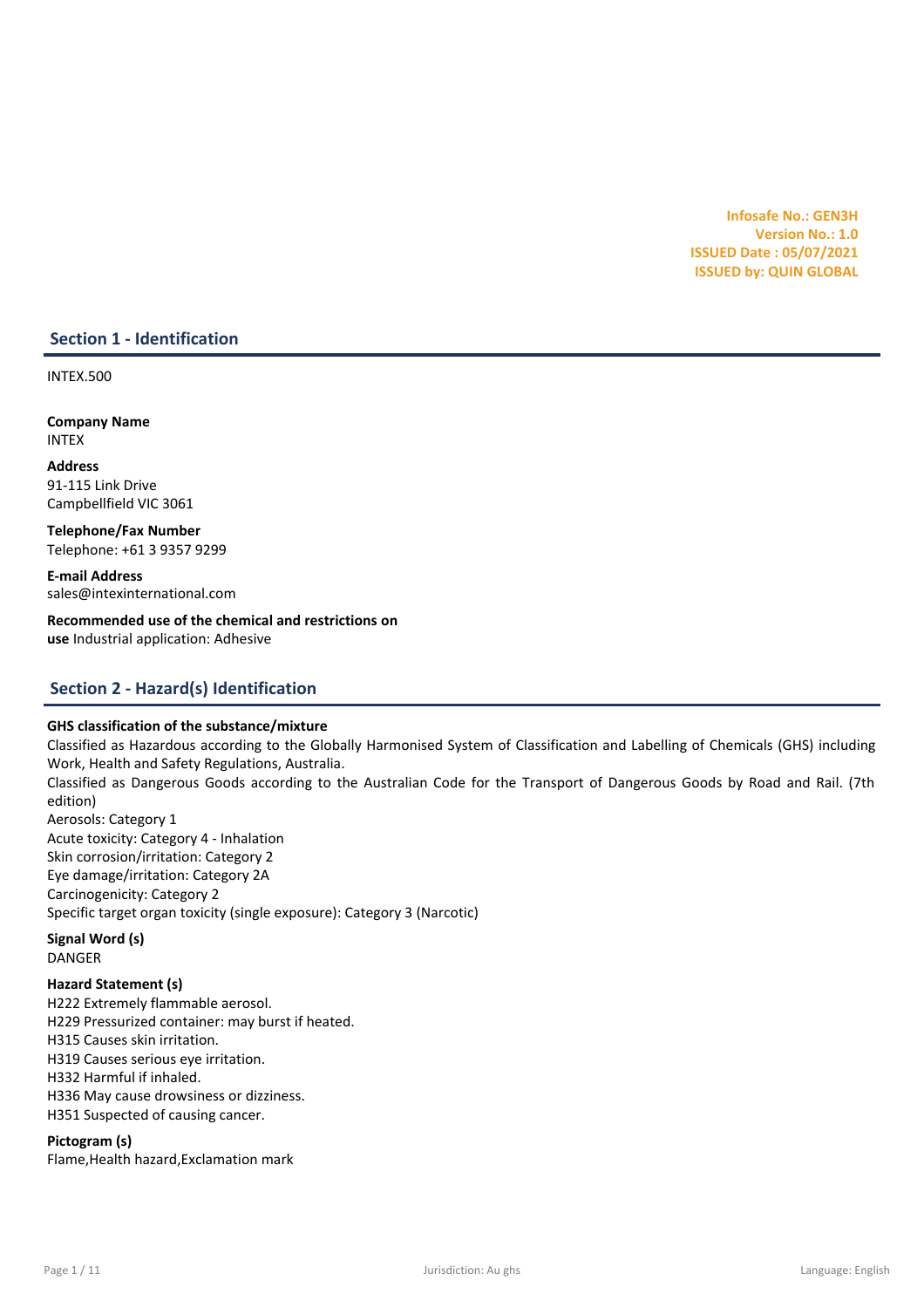



## Precautionary Statement – Prevention

P201 Obtain special instructions before use.

- P202 Do not handle until all safety precautions have been read and understood.
- P210 Keep away from heat, hot surfaces, sparks, open flames and other ignition sources. No smoking.
- P211 Do not spray on an open flame or other ignition source.
- P251 Do not pierce or burn, even after use.

P261 Avoid breathing dust/fume/gas/mist/vapours/spray.

P264 Wash skin thoroughly after handling.

P271 Use only outdoors or in a well-ventilated area.

P280 Wear protective gloves/protective clothing/eye protection/face protection/hearing protection.

## Precautionary Statement – Response

P312 Call a POISON CENTER/doctor if you feel unwell.

P308+P313 IF exposed or concerned: Get medical advice/attention.

P304+P340 IF INHALED: Remove person to fresh air and keep comfortable for breathing.

P302+P352 IF ON SKIN: Wash with plenty of water.

P332+P313 If skin irritation occurs: Get medical advice/attention.

P362+P364 Take off contaminated clothing and wash it before reuse.

P305+P351+P338 IF IN EYES: Rinse cautiously with water for several minutes. Remove contact lenses, if present and easy to do. Continue rinsing.

P337+P313 If eye irritation persists: Get medical advice/attention.

## Precautionary Statement – Storage

P403+P233 Store in a well-ventilated place. Keep container tightly closed. P405 Store locked up. P410+P412 Protect from sunlight. Do not expose to temperatures exceeding 50 °C/122 °F.

## Precautionary Statement – Disposal

P501 Dispose of contents/containers in accordance with national regulations.

## Section 3 - Composition and Information on Ingredients

## Ingredients

| <b>Name</b>                                | <b>CAS</b> | <b>Proportion</b> |
|--------------------------------------------|------------|-------------------|
| Dichloromethane                            | 75-09-2    | 40-50 %           |
| Liquified petroleum gas (LPG)              | 68476-85-7 | 35-45 %           |
| Ingredients determined not to be hazardous |            | <b>Balance</b>    |

## Other Information

Liquefied petroleum gas

Contains: Propane, propene, butane, isobutane, ethane (CAS 74-98-6, 115-07-1, 106-97-8, 75-28-5, 74-84-0)

## Section 4 - First Aid Measures

## Inhalation

If inhaled, remove affected person from contaminated area. Apply artificial respiration if not breathing. Seek medical attention.

## Ingestion

Unlikely due to form of product. However, if ingested, do not induce vomiting. Wash out mouth thoroughly with water. If symptoms develop seek medical attention.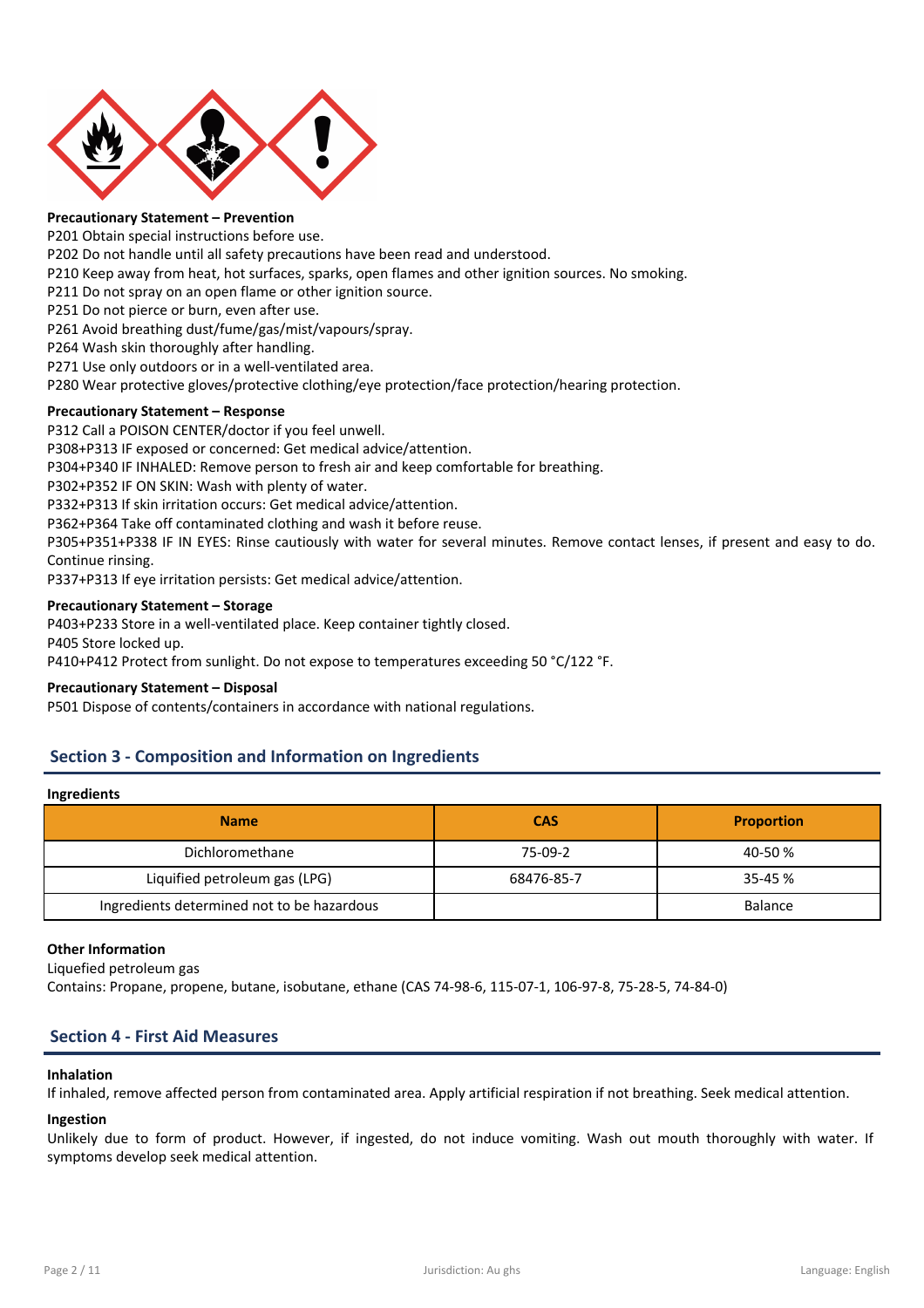

#### Skin

Remove all contaminated clothing immediately. Wash affected area thoroughly with soap and water. Wash contaminated clothing before reuse or discard. Seek medical attention.

#### Eye

If in eyes, hold eyelids apart and flush the eyes continuously with running water. Remove contact lenses. Continue flushing for several minutes until all contaminants are washed out completely. Seek medical attention.

#### First Aid Facilities

Eyewash, safety shower and normal washroom facilities.

#### Advice to Doctor

Treat symptomatically.

## Other Information

For advice in an emergency, contact a Poisons Information Centre or a doctor at once. (131 126)

## Section 5 - Firefighting Measures

#### Suitable Extinguishing Media

Carbon dioxide, dry chemical or foam.

## Hazards from Combustion Products

Under fire conditions this product may emit toxic and/or irritating fumes, smoke and gases including chlorine compounds, hydrogen chloride gas, phosgene, carbon monoxide, carbon dioxide and oxides of nitrogen.

## Specific hazards arising from the chemical

Contents under pressure - cans can explode in a fire. This product is extremely flammable. Keep containers and fire-exposed surfaces cool with water spray. Shut off any leak if safe to do so and remove sources of re-ignition. Vapour/air mixtures may ignite explosively. Flashback along the vapour trail may occur. Runoff to sewer may create fire or explosion hazard. Warning: Odourless gas

## Decomposition Temperature

Not available

## Precautions in connection with Fire

Fire fighters should wear Self-Contained Breathing Apparatus (SCBA) operated in positive pressure mode and full protective clothing to prevent exposure to vapours or fumes. Water spray may be used to cool down heat-exposed containers. Fight fire from safe location. This product should be prevented from entering drains and watercourses.

## Section 6 - Accidental Release Measures

#### Emergency Procedures

Extinguish or remove all sources of ignition and stop leak if safe to do so. Wear appropriate personal protective equipment and clothing to prevent exposure. Do not allow contact with skin and eyes. Do not breathe mist/vapour. Evacuate all unprotected personnel. Water spray or fog may be used to disperse/absorb vapour if any. Place inert, non-combustible absorbent material onto spillage. If safe, damaged cans should be placed in a container outdoors, away from ignition sources, until pressure has dissipated. Undamaged cans should be gathered and stowed safely. Collect residues and seal in labelled drums for disposal. If contamination of sewers or waterways occurs inform the local water and waste management authorities in accordance with local regulations. Dispose of waste according to applicable local and national regulations.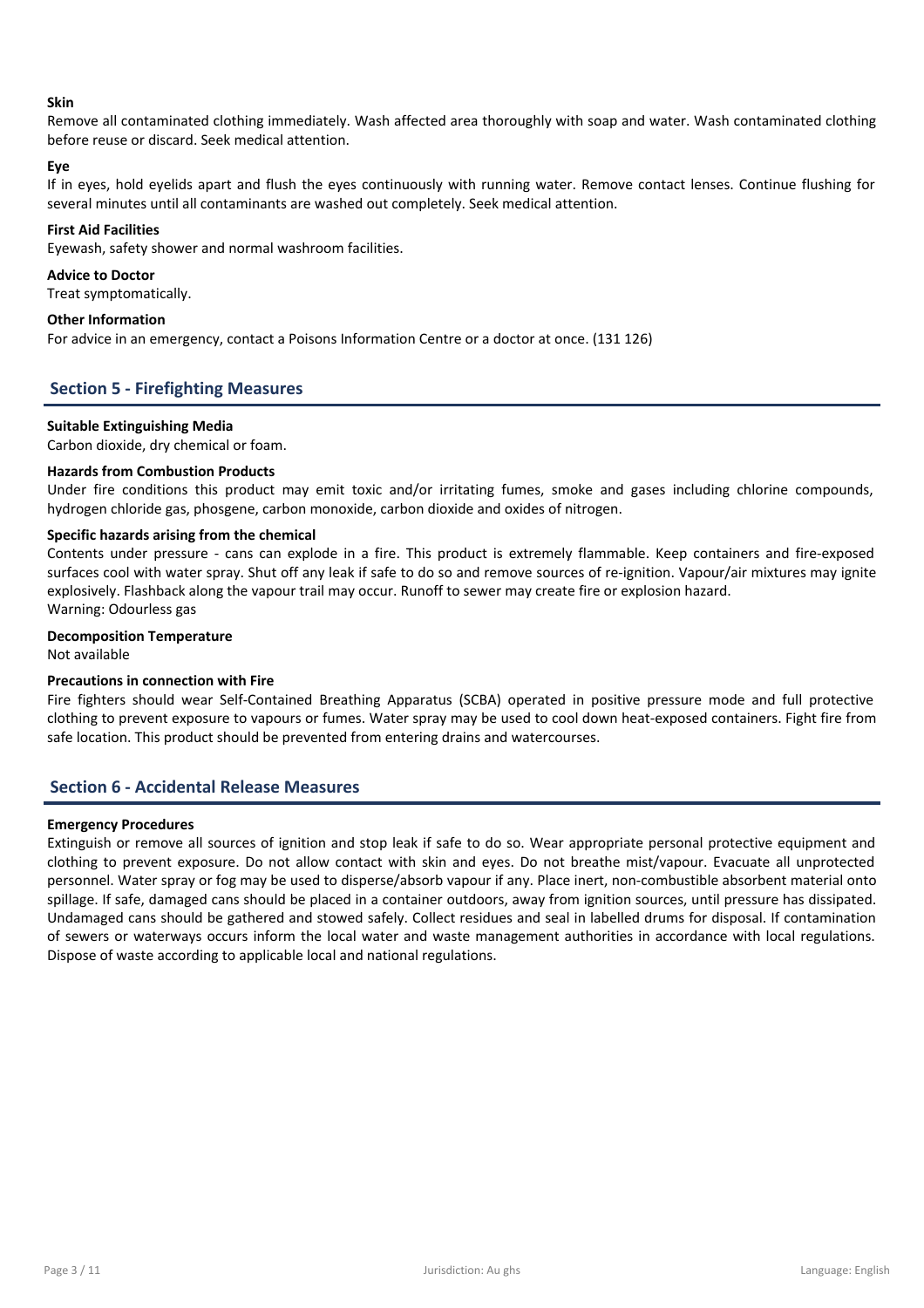## Section 7 - Handling and Storage

## Precautions for Safe Handling

EXTREMELY FLAMMABLE. VAPOUR OR GAS REDUCES OXYGEN FOR BREATHING. IN CONFINED SPACES MAY CAUSE ASPHYXIATION. Wear appropriate personal protective equipment and clothing to prevent exposure. Handle and use the material in a wellventilated area, away from sparks, flames and other ignition sources. DO NOT store or use in confined spaces. Have emergency equipment (for fires, spills, leaks, etc.) readily available. Build up of mists or vapours in the atmosphere must be prevented. Do NOT cut or heat containers as they may contain hazardous residues. Do not smoke. Flameproof equipment is necessary in areas where the product is being used. Take precautionary measures against static discharges. Earth or bond all equipment. Do not empty into drains. Ensure a high level of personal hygiene is maintained when using this product, that is, always wash hands before eating, drinking, smoking or using the toilet facilities.

Avoid exposure. Do not handle until all safety precautions have been read and understood.

## Conditions for safe storage, including any incompatibilities

Store in a cool, dry, well ventilated area away from sources of ignition, oxidising agents, foodstuffs, clothing and out of direct sunlight. Do not expose can to temperatures exceeding 50ºC. Protect containers against physical damage. Inspect regularly for deficiencies such as damage or leaks. Have appropriate fire extinguishers available in and near the storage area. Do NOT pressurise, cut or heat aerosol containers. Content is under pressure and can explode violently. Ensure that storage conditions comply with applicable local and national regulations.

For information on the design of the storeroom, reference should be made to Australian Standard AS 2278.1 Non-refillable metal aerosol dispensers of capacity 50 mL to 1000 mL inclusive.

For information on the design of the storeroom, reference should be made to Australian Standard AS1940 - The storage and handling of flammable and combustible liquids and AS/NZS 4452 The storage and handling of toxic substances.

## Section 8 - Exposure Controls and Personal Protection

#### Occupational exposure limit values

| <u>seempational chposale illine valacs</u> |                     |                                    |                          |              |              |  |  |
|--------------------------------------------|---------------------|------------------------------------|--------------------------|--------------|--------------|--|--|
| <b>Substance</b>                           | <b>Regulations</b>  | <b>Exposure</b><br><b>Duration</b> | <b>Exposure</b><br>Limit | <b>Units</b> | <b>Notes</b> |  |  |
| Dichloromethane                            | Safe Work Australia | <b>TWA</b>                         | 50                       | ppm          | Sk           |  |  |
| Dichloromethane                            | Safe Work Australia | <b>TWA</b>                         | 174                      | mg/m3        | Sk           |  |  |
| Liquified petroleum gas (LPG)              | Safe Work Australia | <b>TWA</b>                         | 1000                     | ppm          |              |  |  |
| Liquified petroleum gas (LPG)              | Safe Work Australia | TWA                                | 1800                     | mg/m3        |              |  |  |

## Biological Monitoring

Name: Dichloromethane [75-09-2] Determinant: Dichloromethane in urine Value: 0.3 mg/L Sampling time: End of shift. Source: American Conference of Industrial Hygienists (ACGIH)

## Control Banding

Not available

## Engineering Controls

This substance is toxic and should be used with a local exhaust ventilation system, drawing vapours away from workers' breathing zone. Provide sufficient ventilation to keep airborne levels below the exposure limits or as low as possible. Where vapours or mists are generated, particularly in enclosed areas, and natural ventilation is inadequate, a flameproof exhaust ventilation system is required. Alternatively, a process enclosure system such as a fume cupboard should be employed.

Refer to AS 2865 Australian Standard Safe working in a confined space, for further information concerning ventilation requirements.

## Respiratory Protection

If engineering controls are not effective in controlling airborne exposure then an approved respirator with a replaceable filter should be used. Refer to relevant regulations for further information concerning respiratory protective requirements. Reference should be made to Australian Standards AS/NZS 1715, Selection, Use and Maintenance of Respiratory Protective Devices; and AS/NZS 1716, Respiratory Protective Devices, in order to make any necessary changes for individual circumstances.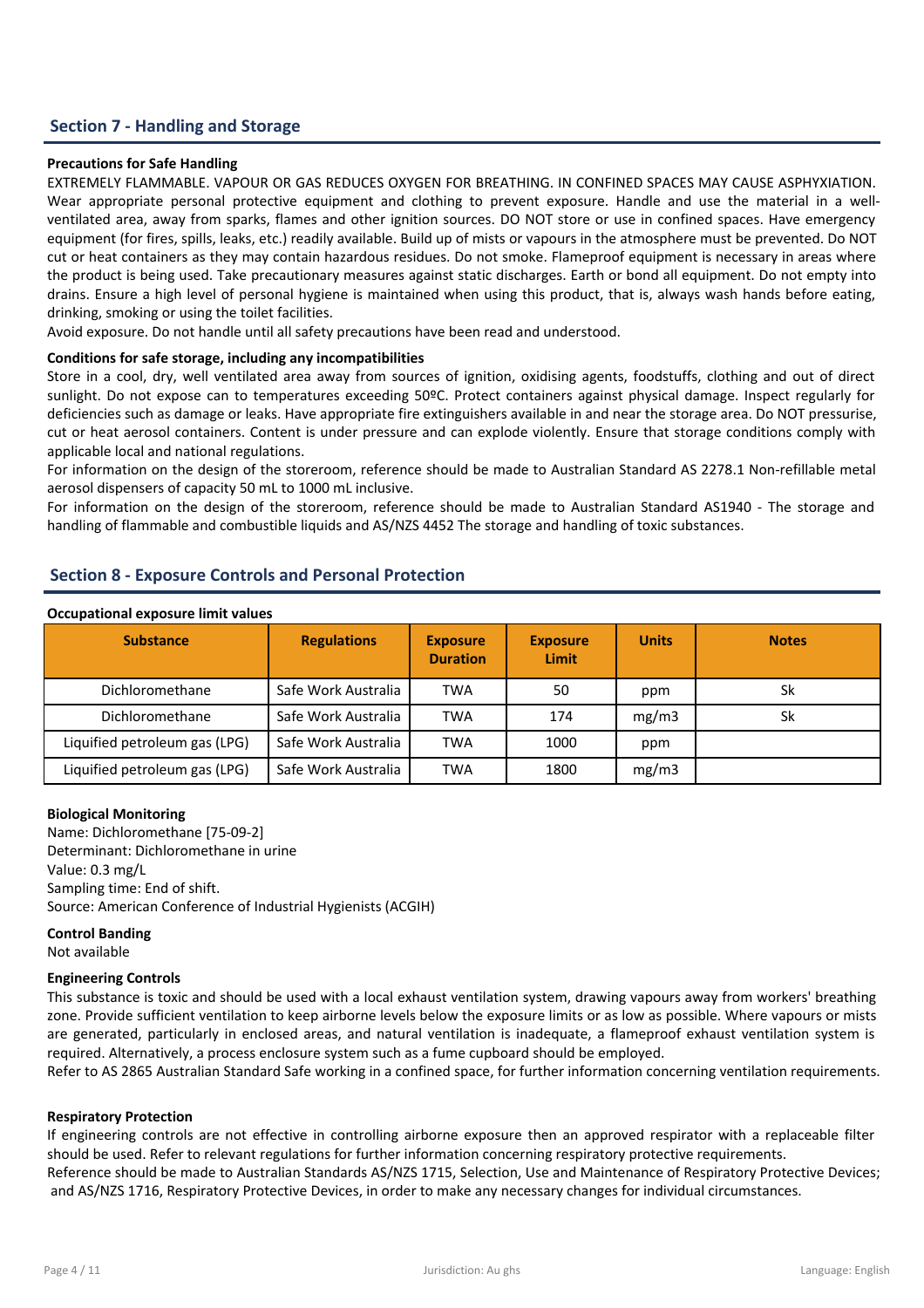# **Intex**

## Eye and Face Protection

Safety glasses with side shields, chemical goggles or full-face shield as appropriate should be used. Final choice of appropriate eye/ face protection will vary according to individual circumstances. Eye protection devices should conform to relevant regulations. Eye protection should conform with Australian/New Zealand Standard AS/NZS 1337 (series) - Eye Protectors for Industrial Applications.

## Hand Protection

Wear gloves of impervious material. Occupational protective gloves should conform to relevant regulations. Final choice of appropriate gloves will vary according to individual circumstances i.e. methods of handling or according to risk assessments undertaken.

Reference should be made to AS/NZS 2161.1: Occupational protective gloves - Selection, use and maintenance.

## Thermal Hazards

No further relevant information available.

## Body Protection

Suitable protective workwear, e.g. cotton overalls buttoned at neck and wrist is recommended. Chemical resistant apron is recommended where large quantities are handled.

## Other Information

Butane, ethane, propane and propene are asphyxiant gases which when present in an atmosphere in high concentration, lead to reduction of oxygen concentration by displacement or dilution. It is not appropriate to recommend an exposure standard for each simple asphyxiant, rather it should be required that a sufficient oxygen concentration be maintained.

Butane TWA: 800 ppm, 1900 mg/m³

Ethane Note: Asphyxiant

Propane Note: Asphyxiant

Propene Note: Asphyxiant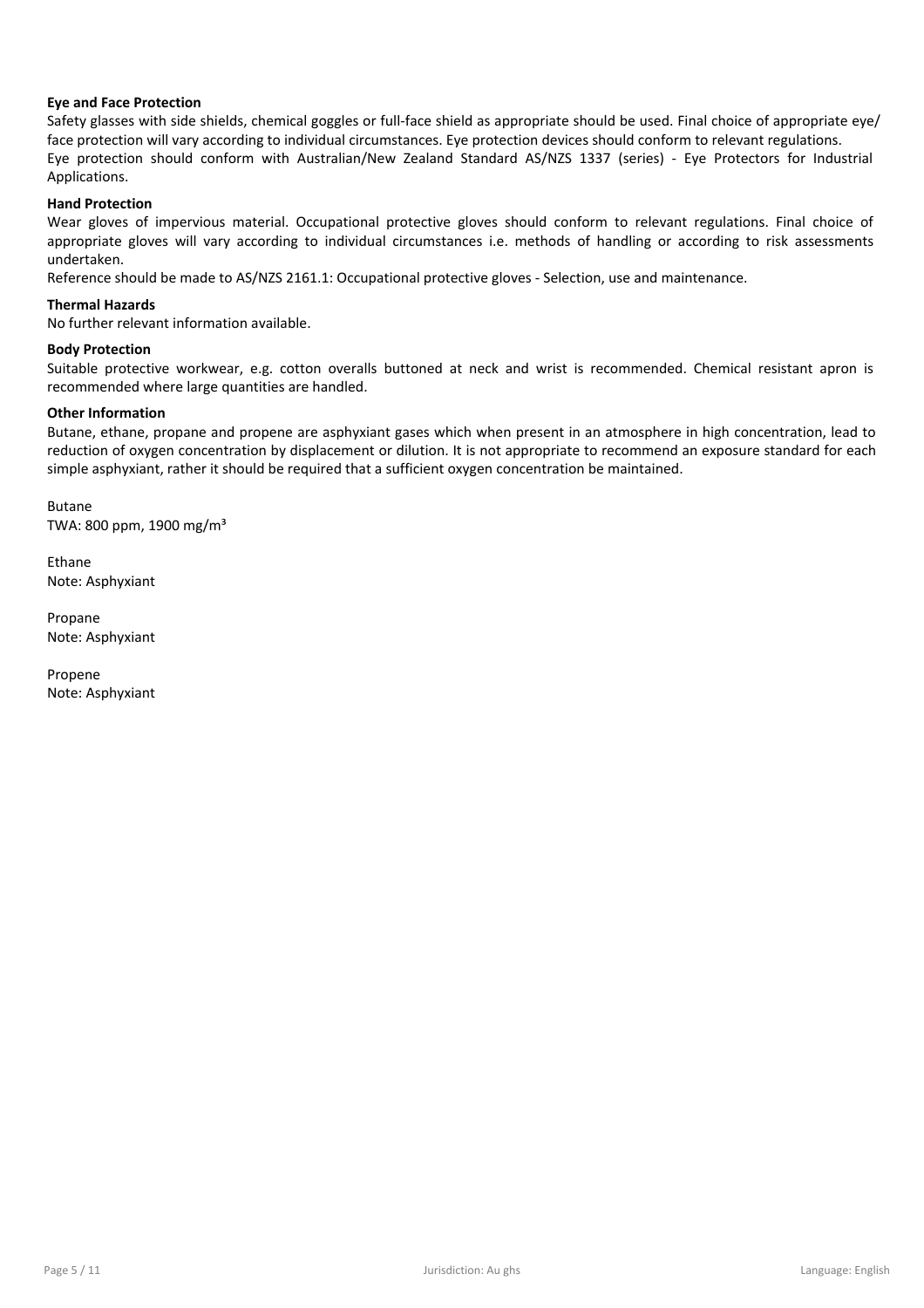## Section 9 - Physical and Chemical Properties

| <b>Properties</b>                                             | <b>Description</b>                                                                                          | <b>Properties</b>                     | <b>Description</b>                                                                      |
|---------------------------------------------------------------|-------------------------------------------------------------------------------------------------------------|---------------------------------------|-----------------------------------------------------------------------------------------|
| Form                                                          | Aerosol - Liquid                                                                                            | Appearance                            | Gas: Colourless gas<br>Liquid: Viscous liquid                                           |
| Colour                                                        | Gas: Colourless<br>Liquid: Not available                                                                    | Odour                                 | Gas: Odourless<br>Liquid: Not available                                                 |
| <b>Melting Point</b>                                          | -97 °C*                                                                                                     | <b>Boiling Point</b>                  | 40 °C* (100 kPa)<br>$-0.5 °C**$<br>$-42 °C***$                                          |
| <b>Decomposition Temperature</b>                              | Not available                                                                                               | <b>Solubility in Water</b>            | $1.3\%*$ (25 °C)<br>0.07 cm <sup>3</sup> /cm <sup>3</sup> ** ***                        |
| <b>Specific Gravity</b>                                       | $1.32*$                                                                                                     | pH                                    | Not available                                                                           |
| <b>Vapour Pressure</b>                                        | 46.86 kPa* (20 °C)<br>69.82 kPa* (30 °C)<br>520 kPa** (40 °C) (maximum)<br>1530 kPa*** (40 °C)<br>(maximum) | Relative Vapour Density (Air=1) 2.93* | $2.00**$ (15 °C, 101 kPa)<br>1.53*** (15 °C, 101 kPa)                                   |
| <b>Evaporation Rate</b>                                       | Not available                                                                                               | <b>Odour Threshold</b>                | 20 ppm* (approximate)                                                                   |
| <b>Viscosity</b>                                              | Refer to Section 9: Kinematic<br>Viscosity and Dynamic<br>Viscosity                                         | <b>Volatile Component</b>             | Completely volatile* (100 °C)                                                           |
| <b>Partition Coefficient: n-</b><br>octanol/water (log value) | Not available                                                                                               | <b>Density</b>                        | 2.47 kg/m <sup>3**</sup> (15 °C, 101 kPa)<br>1.86 kg/m <sup>3***</sup> (15 °C, 101 kPa) |
| <b>Flash Point</b>                                            | -60 °C** (15 °C, 101 kPa)<br>-104 °C** (15 °C, 101 kPa)                                                     | <b>Flammability</b>                   | Extremely Flammable.                                                                    |
| <b>Auto-Ignition Temperature</b>                              | 482 - 538 °C** (15 °C, 101 kPa)<br>493 - 549 °C*** (15 °C, 101 kPa)                                         | <b>Flammable Limits - Lower</b>       | 18.8%* (25 °C)<br>1.9%** by volume<br>2.4%*** by volume                                 |
| <b>Flammable Limits - Upper</b>                               | 19.5%* (25 °C)<br>8.6%** by volume<br>9.6%*** by volume                                                     | <b>Explosion Properties</b>           | Not available                                                                           |
| <b>Oxidising Properties</b>                                   | Not available                                                                                               | <b>Kinematic Viscosity</b>            | Not available                                                                           |
| <b>Dynamic Viscosity</b>                                      | Not available                                                                                               |                                       |                                                                                         |

## Other Information

Heat of Combustion 49.47 MJ/kg\*\* 50.1 MJ/kg\*\*\*

Maximum flame temperature 1990 °C\*\* 1970 °C\*\*\*

 $\textbf{Copyright} \textcircled{\small{\texttt{c0222}}}\ \textbf{Intex} \ \textbf{Group International} \ \textbf{Pty Ltd.}\ \textbf{intex}$ 

\*Dichloromethane

\*\*Butane (Gas)

\*\*\*Propane (Gas)

This information may be derived from the components of the preparation. Indicated numbers are average values.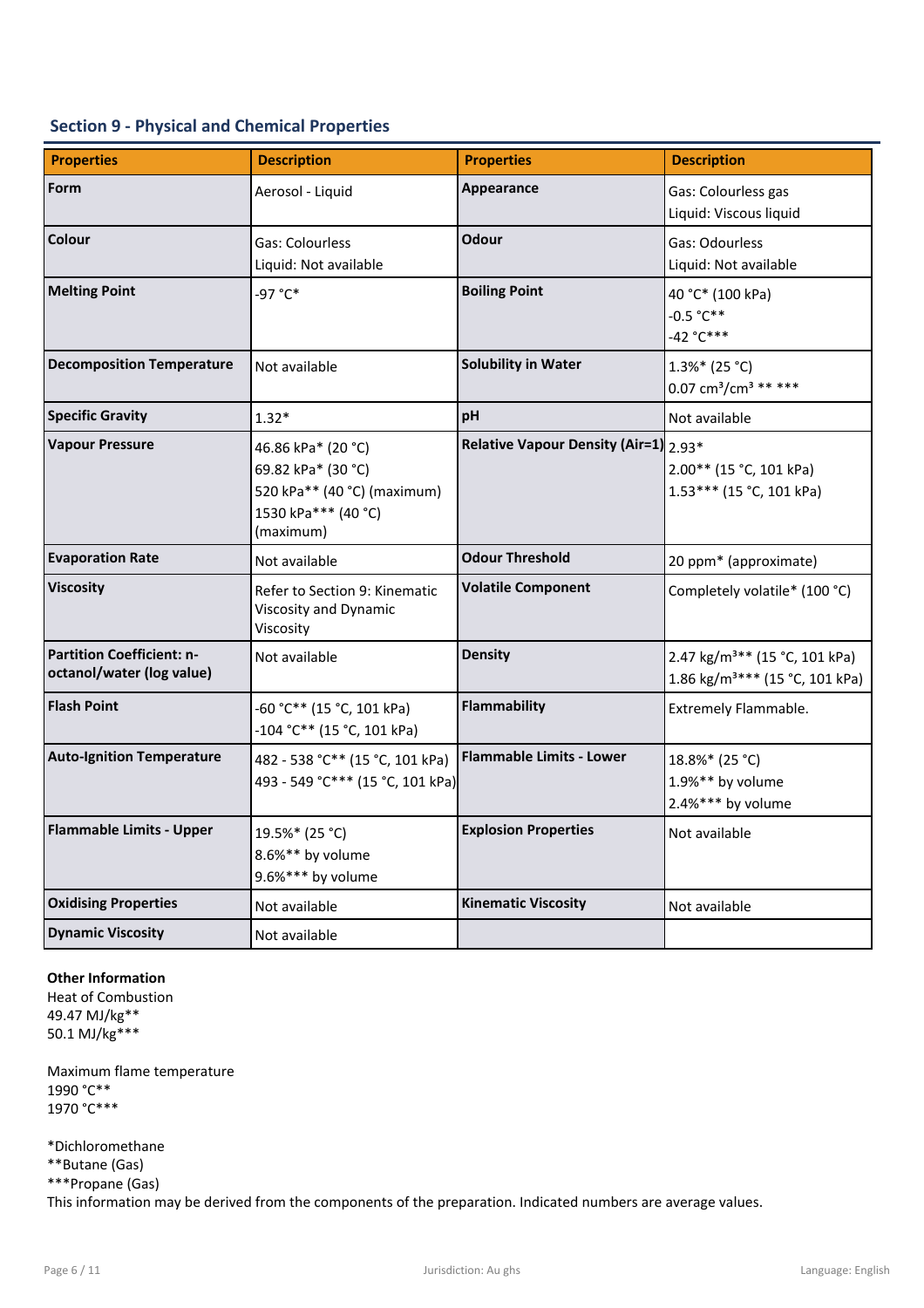

## Section 10 - Stability and Reactivity

## Reactivity

Based on the composition not expected to be reactive.

## Chemical Stability

Stable under normal conditions of storage and handling.

## Possibility of hazardous reactions

Gas: Reacts violently with oxidising agents.

Liquid: Reacts with nitric acid to form explosive mixture. May react with amines such as polyurethane catalyst.

Prolonged storage: May react with aluminium or light alloy and can form hydrogen chloride gas and heat.

## Conditions to Avoid

Keep away from heat, sparks, open flames, ignition sources, hot surfaces. Keep container tightly closed. Use in a well ventilated area. Do not allow vapour to accumulate in low or confined areas.

## Incompatible Materials

Gas: Acids, strong oxidising agents. Oxygen, halogens, metal halides. Liquid: Strong oxidising agents. Aluminium, light alloy. Amines.

## Hazardous Decomposition Products

Thermal decomposition may result in the release of toxic and/or irritating fumes including: chlorine compounds, hydrogen chloride gas, phosgene, carbon monoxide and carbon dioxide.

## Hazardous Polymerization

Not available

## Section 11 - Toxicological Information

## Toxicology Information

No toxicity data available for this material.

## Ingestion

Ingestion unlikely due to form of product.

## Inhalation

Harmful if inhaled. Inhalation of product vapours can cause irritation of the nose, throat and respiratory system. May cause irritation to the mucous membrane and upper airways, especially where vapours or mists are generated. Symptoms include sneezing, coughing, wheezing, shortness of breath, headache, dizziness, drowsiness, nausea and vomiting.

Butane, ethane, propane and propene are asphyxiant gases which when present in an atmosphere in high concentration, leads to reduction of oxygen concentration by displacement or dilution. Symptoms include decreased visual acuity, decreased coordination and judgment, headache, dizziness, confusion, drowsiness, fatigue, shortness of breath, muscular weakness, convulsions, unconsciousness, coma and eventually death.

Overexposure by inhalation may cause: cardiac arrhythmia

## Dichloromethane

High vapour concentrations are irritating to the respiratory tract, may cause headaches and dizziness, are anaesthetic and may have other central nervous system effects. Inhalation may cause headaches, impairment of judgement and in extreme cases can lead to unconsciousness or death.

## Skin

Causes skin irritation. Skin contact will cause redness, itching and swelling. Repeated exposure may cause skin dryness and cracking and may lead to dermatitis.

May cause frostbite injuries to skin due to uncontrolled release of compressed gas resulting in redness, tissue destruction.

## Eye

Causes serious eye irritation. On eye contact this product will cause tearing, stinging, blurred vision, and redness.

May cause frostbite injuries to eyes due to uncontrolled release of compressed gas resulting in stinging, tearing, blurred vision and possibly permanent damage to eyes

## Respiratory Sensitisation

Not expected to be a respiratory sensitiser.

Copyright © 2022 Intex Group International Pty Ltd. intexinternational.com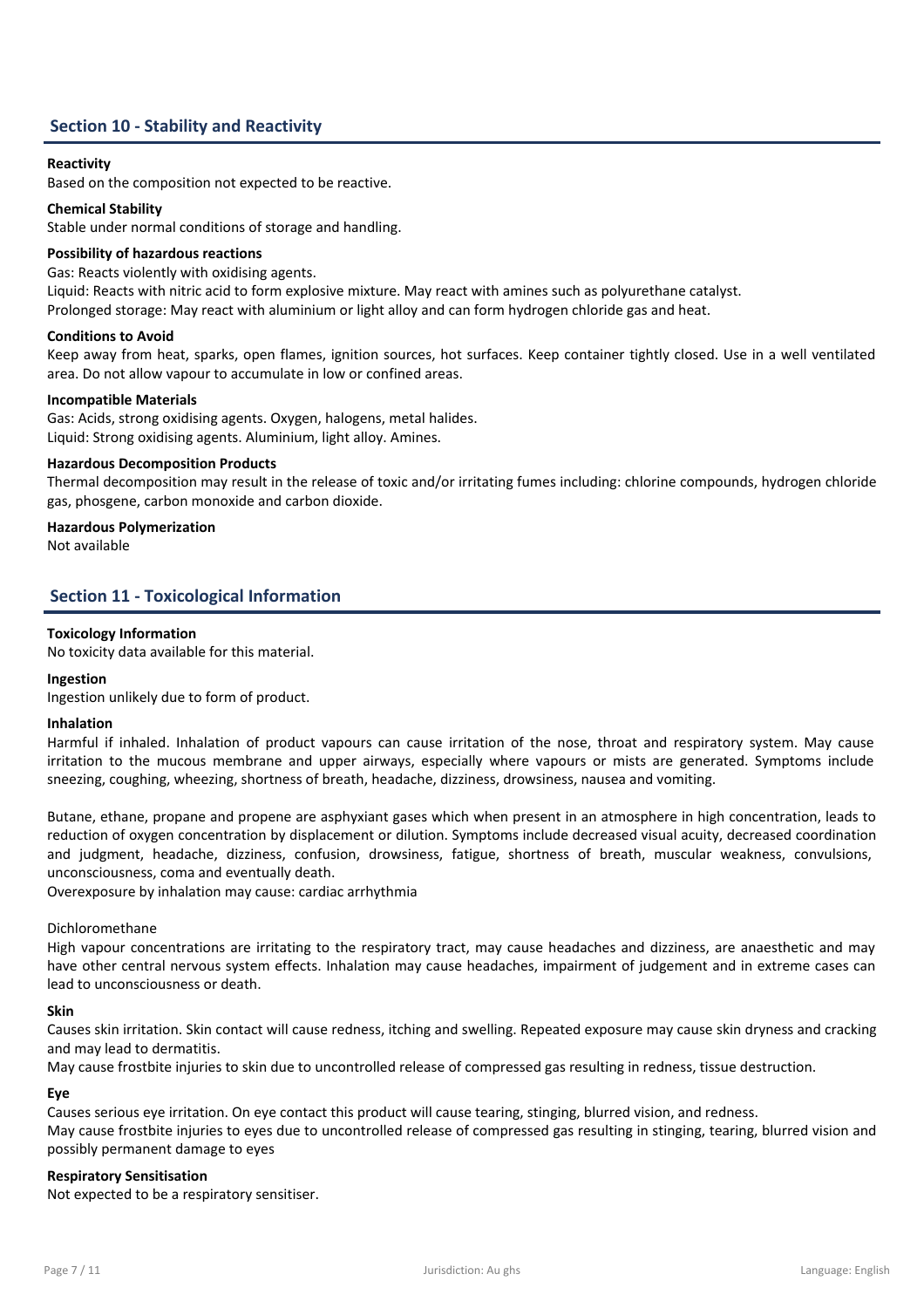

## Skin Sensitisation

Not expected to be a skin sensitiser.

## Germ Cell Mutagenicity

Not considered to be a mutagenic hazard.

## Carcinogenicity

Suspected of causing cancer. Classified as a suspected human carcinogen.

Dichloromethane is listed as a Group 2A: Probably carcinogenic to humans according to International Agency for Research on Cancer (IARC).

Propene is listed as a Group 3: Not classifiable as to carcinogenicity to humans according to International Agency for Research on Cancer (IARC).

## Reproductive Toxicity

Not considered to be toxic to reproduction.

STOT - Single Exposure May cause respiratory irritation.

## STOT - Repeated Exposure

Not expected to cause toxicity to a specific target organ.

Dichloromethane

May have chronic harmful effects as the product contains materials which cause damage to the following organs: Liver, kidney.

## Aspiration Hazard

Not expected to be an aspiration hazard.

## Section 12 - Ecological Information

## **Ecotoxicity**

No ecological data available for this material.

Persistence and degradability Product: Not available

Dichloromethane: Slowly biodegradable. Not expected to persist in the environment.

**Mobility** Product:

Not available

Liquefied petroleum gas: Disperses rapidly in air.

Bioaccumulative Potential Product: Not available

Dichloromethane: Low bioaccumulation potential.

Liquefied petroleum gas: Not expected to be bioaccumulative.

Other Adverse Effects Not available

Environmental Protection Prevent this material entering waterways, drains and sewers.

Hazardous to the Ozone Layer This product is not expected to deplete the ozone layer.

Copyright © 2022 Intex Group International Pty Ltd. intexinternational.com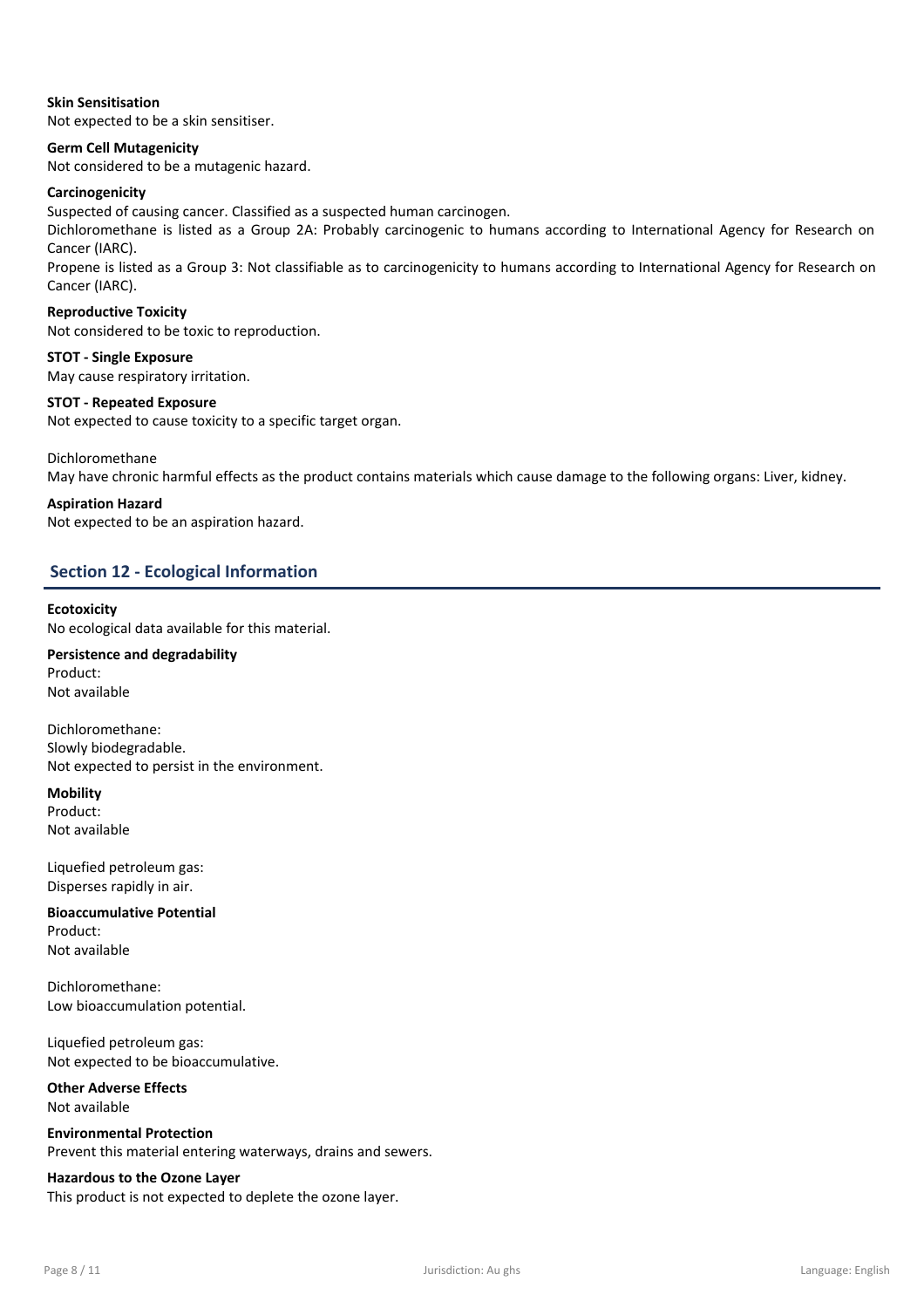

## Section 13 - Disposal Considerations

## Disposal Considerations

Dispose of waste according to applicable local and national regulations. Do not cut, puncture or weld on or near containers. Empty containers may contain flammable residues. Empty containers may contain hazardous residues. Contaminated containers must not be treated as household waste. Advise flammable nature.

To minimise personal exposure, refer to Section 8 - Exposure Controls and Personal Protection.

## Section 14 - Transport Information

#### Transport Information

This material is classified as Dangerous Goods Division 2.1 – Flammable Gases and subsidiary Division 6.1 Toxic.

Dangerous Goods are incompatible in a placard load with any of the following:

Class 1: Explosives

Division 2.2 Non-flammable Non-toxic Gas that have a subsidiary risk 5.1 except when all are packed in cylinders or pressure drums not exceeding 500L capacity.

Class 3, Flammable Liquids, if both the Division 2.1 and Class 3 dangerous goods are in tanks or other receptacles with a capacity individually exceeding 500L.

Division 4.1: Flammable Solids

Division 4.2: Spontaneously combustible substances

Division 4.3: Dangerous when wet substances

Division 5.1: Oxidising substances

Division 5.2: Organic peroxides

Class 7: Radioactive materials unless specifically exempted

Class 8: Corrosive Substances (if the dangerous goods are cyanides and the Class 8 dangerous goods are acids)

And are incompatible with food and food packaging in any quantity.

#### ADG U.N. Number 1950

ADG Proper Shipping Name AEROSOLS

ADG Transport Hazard Class

2.1

## ADG Subsidiary Hazard

6.1

IERG Number 49

Special Precautions for User Not available

## IATA UN Number

1950

IATA Proper Shipping Name

Aerosols, flammable, containing substances in Division 6.1, Packing Group III

IATA/ICAO Symbol

Flammable Gas, Toxic

IATA Transport Hazard Class

2.1

IATA Subsidiary Hazard

6.1

IMDG UN Number 1950

IMDG Proper Shipping Name AEROSOLS

Copyright © 2022 Intex Group International Pty Ltd. intexinternational.com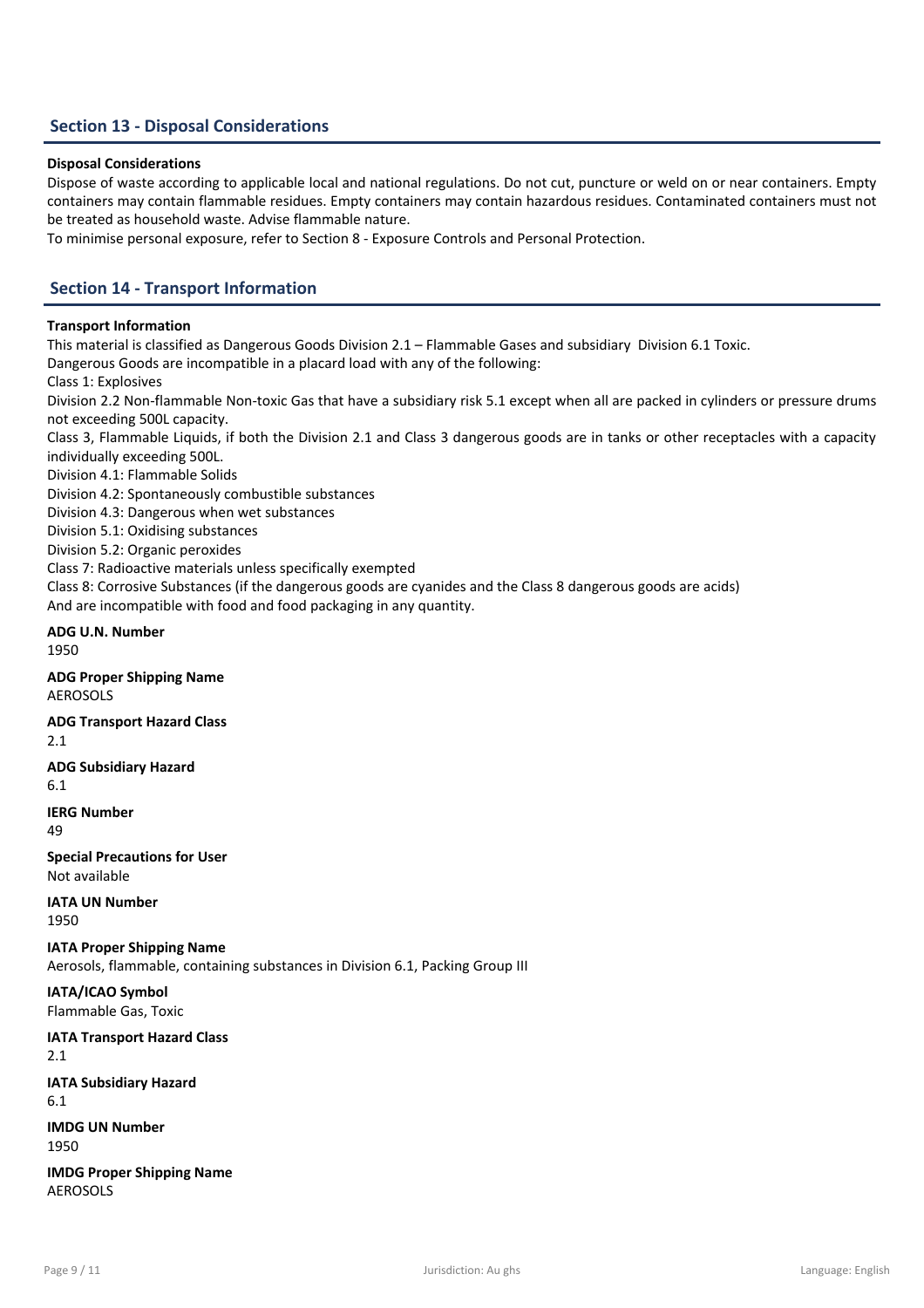

IMDG Transport Hazard Class 2.1 IMDG Subsidiary Hazard 6.1

IMDG Marine pollutant No

Transport in Bulk Not available

## Section 15 - Regulatory Information

## Regulatory Information

Classified as Hazardous according to the Globally Harmonised System of Classification and Labelling of Chemicals (GHS) including Work, Health and Safety Regulations, Australia.

Not classified as a Scheduled Poison according to the Standard for the Uniform Scheduling of Medicines and Poisons (SUSMP).

Poisons Schedule Not Scheduled

Montreal Protocol Not Listed

Stockholm Convention Not Listed

Rotterdam Convention

Not Listed

International Convention for the Prevention of Pollution from Ships (MARPOL) Not available

Agricultural and Veterinary Chemicals Act 1994 Not applicable

Basel Convention Not available

## Section 16 - Any Other Relevant Information

## Date of Preparation SDS Created: July 2021

Literature References

Preparation of Safety Data Sheets for Hazardous Chemicals Code of Practice.

Standard for the Uniform Scheduling of Medicines and Poisons.

Australian Code for the Transport of Dangerous Goods by Road & Rail.

Work Health and Safety Regulations, Schedule 10: Prohibited carcinogens, restricted carcinogens and restricted hazardous chemicals.

Code of Practice for Supply Diversion into Illicit Drug Manufacture.

National Code of Practice for Chemicals of Security Concern.

Agricultural Compounds and Veterinary Chemicals Act.

International Agency for Research on Cancer (IARC) Monographs.

Montreal Protocol on Substances that Deplete the Ozone Layer.

Stockholm Convention on Persistent Organic Pollutants (POPs).

Rotterdam Convention on the Prior Informed Consent Procedure for Certain Hazardous Chemicals and Pesticides in International Trade.

Basel Convention on the Control of Transboundary Movements of Hazardous Wastes and Their Disposal.

International Air Transport Association (IATA) Dangerous Goods Regulations.

International Maritime Dangerous Goods (IMDG) Code.

Copyright © 2022 Intex Group International Pty Ltd. intexinternational.com

Workplace exposure standards for airborne contaminants.

Adopted biological exposure determinants, American Conference of Industrial Hygienists (ACGIH).

Globally Harmonised System of Classification and Labelling of Chemicals.